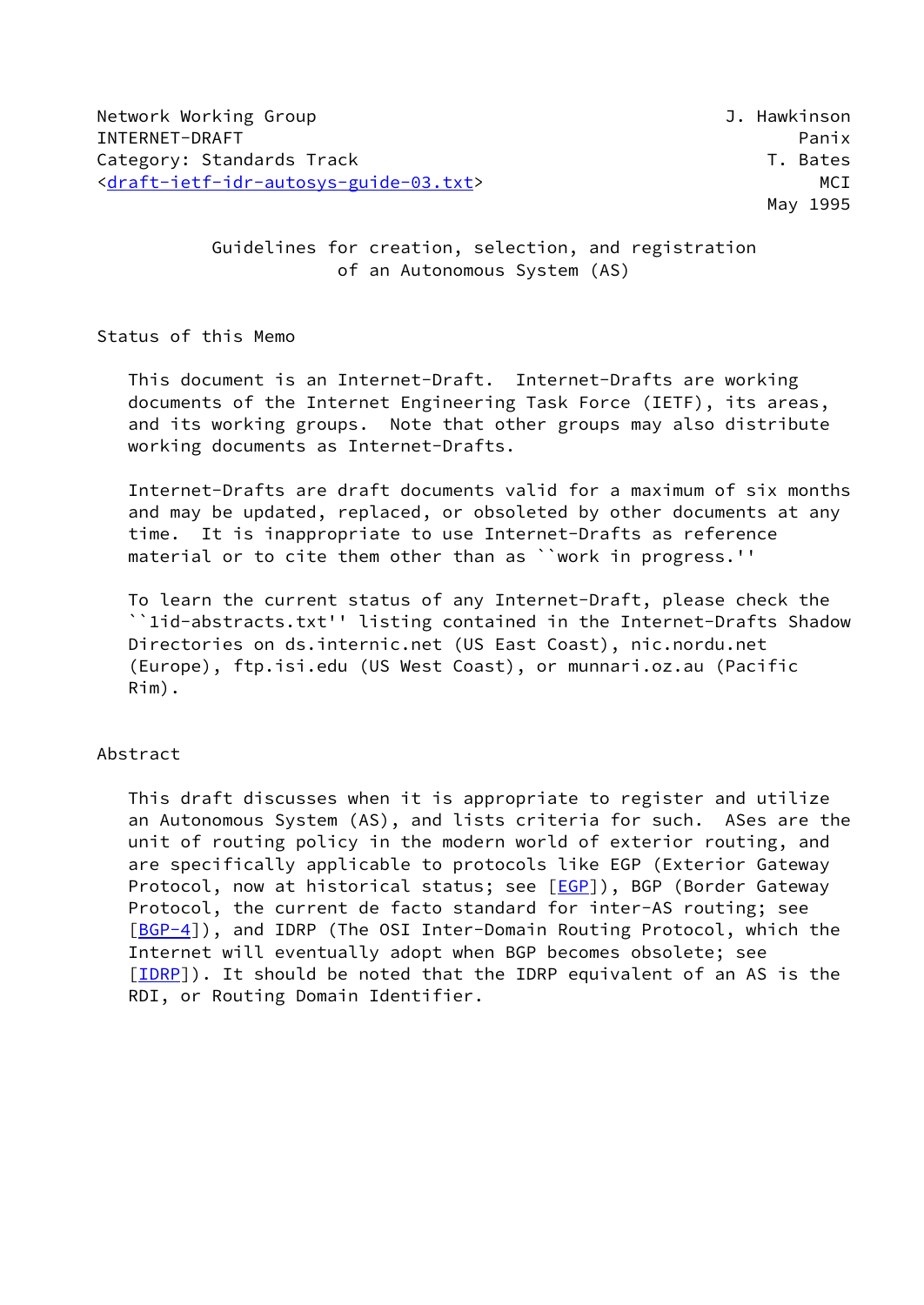<span id="page-1-1"></span>

| INTERNET-DRAFT    | Guidelines for creation of an AS                   | May 1995         |  |
|-------------------|----------------------------------------------------|------------------|--|
| Table of Contents |                                                    |                  |  |
| 1.                |                                                    | $\overline{2}$   |  |
|                   |                                                    | $\overline{3}$   |  |
|                   |                                                    | $\overline{3}$   |  |
|                   | $\underline{4}$ . Common errors in allocating ASes | $\underline{6}$  |  |
|                   | 5. Criteria for the decision $-$ do I need an AS?  | $6 \overline{6}$ |  |
|                   |                                                    | $\mathbf{I}$     |  |
|                   |                                                    | $\underline{8}$  |  |
|                   |                                                    | $\underline{8}$  |  |
|                   |                                                    | 9                |  |
|                   |                                                    | 9                |  |
|                   |                                                    | <u>10</u>        |  |
|                   |                                                    | <u>10</u>        |  |
|                   | 11. Security Considerations                        | 10               |  |
|                   |                                                    | <u>10</u>        |  |
|                   |                                                    | <u> 10</u>       |  |
|                   |                                                    | <u>12</u>        |  |

# <span id="page-1-0"></span>[1](#page-1-0). Introduction

 This memo discusses when it is appropriate to register and util ize an Autonomous System (AS), and lists criteria for such. ASes are the unit of routing policy in the modern world of exterior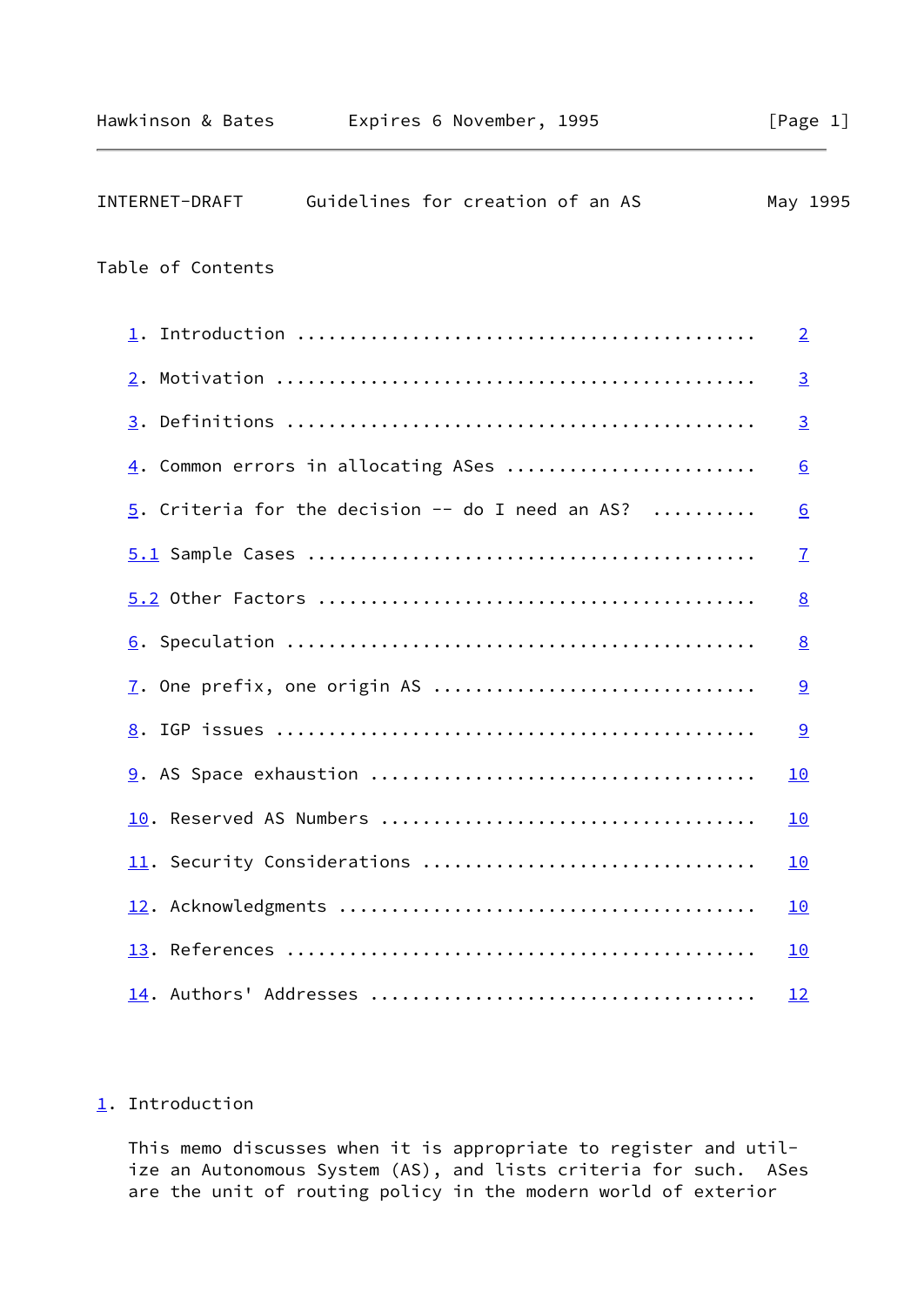routing, and are specifically applicable to protocols like EGP (Exterior Gateway Protocol, now at historical status; see [[EGP](#page-11-0)]), BGP (Border Gateway Protocol, the current de facto standard for inter-AS routing; see [[BGP-4\]](#page-11-1)), and IDRP (The OSI Inter-Domain Routing Protocol, which the Internet will eventually adopt when

| Hawkinson & Bates | Expires 6 November, 1995 | [Page 2] |
|-------------------|--------------------------|----------|
|                   |                          |          |

<span id="page-2-1"></span>INTERNET-DRAFT Guidelines for creation of an AS May 1995

BGP becomes obsolete; see  $[IDRP]$ ). It should be noted that the IDRP equivalent of an AS is the RDI, or Routing Domain Identif ier.

# <span id="page-2-0"></span>[2](#page-2-0). Motivation

 This memo is aimed at network operators and service providers who need to understand under what circumstances they should make use of an AS. It is expected that the reader is familiar with routing protocols and will be someone who configures and operates Inter net networks. Unfortunately, there is a great deal of confusion in how ASes should be used today; this memo attempts to clear up some of this confusion, as well as acting as a simple guide to today's exterior routing.

<span id="page-2-2"></span>[3](#page-2-2). Definitions

 This document refers to the term ``prefix'' throughout. In the current classless Internet (see [\[CIDR](#page-11-3)]), a block of class A, B, or C networks may be referred to by merely a prefix and a mask, so long as such a block of networks begins and ends on a power of-two boundary. For example, the networks:

 192.168.0.0/24 192.168.1.0/24 192.168.2.0/24 192.168.3.0/24

can be simply referred to as:

192.168.0.0/22

 The term ``prefix'' as it is used here is equivalent to ``CIDR block'', and in simple terms may be thought of as a group of one or more networks. We use the term ``network'' to mean classful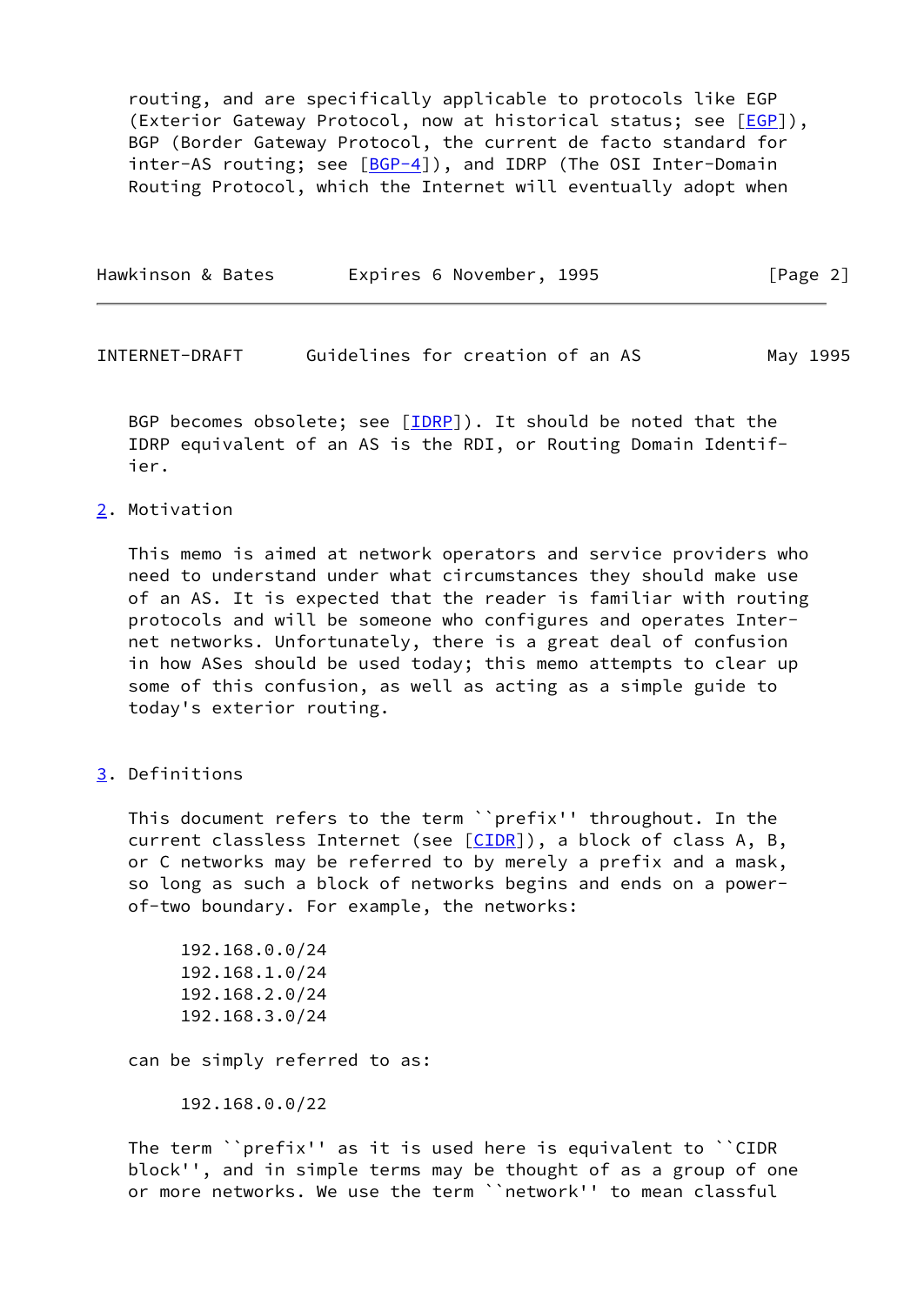network, or ``A, B, C network''. The definition of AS has been unclear and ambiguous for some time. [\[BGP-4](#page-11-1)] states: The classic definition of an Autonomous System is a set of routers under a single technical administration, using an inte rior gateway protocol and common metrics to route packets within the AS, and using an exterior gateway protocol to route packets to other ASes. Since this classic definition was developed, it has become common for a single AS to use several interior

| Expires 6 November, 1995<br>Hawkinson & Bates | [Page 3] |
|-----------------------------------------------|----------|
|-----------------------------------------------|----------|

INTERNET-DRAFT Guidelines for creation of an AS May 1995

 gateway protocols and sometimes several sets of metrics within an AS. The use of the term Autonomous System here stresses the fact that, even when multiple IGPs and metrics are used, the administration of an AS appears to other ASes to have a single coherent interior routing plan and presents a consistent picture of what networks are reachable through it.

To rephrase succinctly:

 An AS is a connected group of IP networks run by one or more network operators which has a SINGLE and CLEARLY DEFINED routing policy.

 Routing policy here is defined as how routing decisions are made in the Internet today. It is the exchange of routing information between ASes that is subject to routing policies. Consider the case of two ASes, X and Y exchanging routing information:

NET1 ...... ASX <---> ASY ....... NET2

 ASX knows how to reach a prefix called NET1. It does not matter whether NET1 belongs to ASX or to some other AS which exchanges rout ing information with ASX, either directly or indirectly; we just assume that ASX knows how to direct packets towards NET1. Likewise ASY knows how to reach NET2.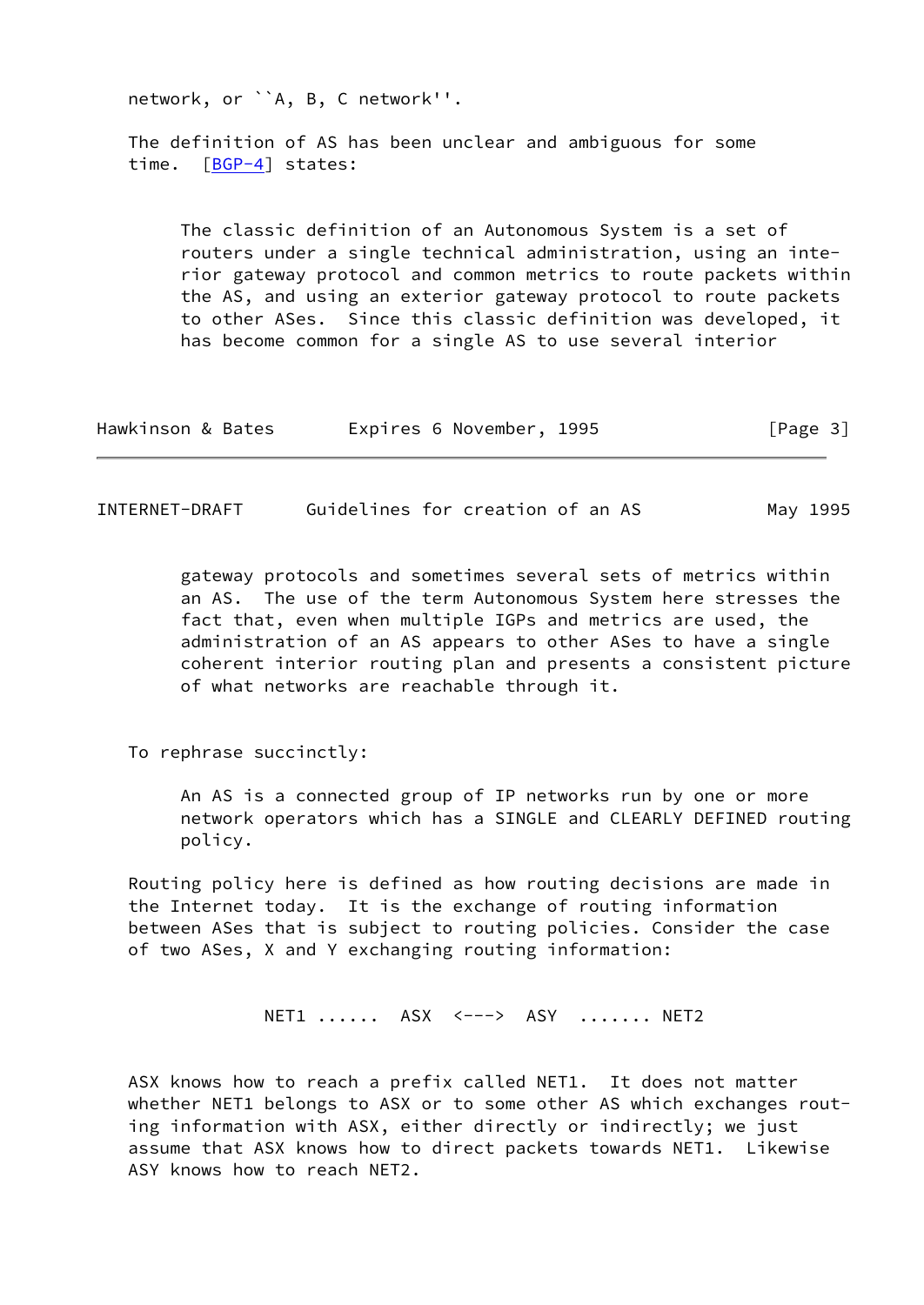In order for traffic from NET2 to NET1 to flow between ASX and ASY, ASX has to announce NET1 to ASY using an exterior routing protocol; this means that ASX is willing to accept traffic directed to NET1 from ASY. Policy comes into play when ASX decides to announce NET1 to ASY.

 For traffic to flow, ASY has to accept this routing information and use it. It is ASY's privilege to either use or disregard the infor mation that it receives from ASX about NET1's reachability. ASY might decide not to use this information if it does not want to send traffic to NET1 at all or if it considers another route more appropriate to reach NET1.

 In order for traffic in the direction of NET1 to flow between ASX and ASY, ASX must announce that route to ASY and ASY must accept it from ASX:

| Hawkinson & Bates Expires 6 November, 1995      |                                                                              | [Page 4] |
|-------------------------------------------------|------------------------------------------------------------------------------|----------|
| INTERNET-DRAFT Guidelines for creation of an AS |                                                                              | May 1995 |
|                                                 | resulting packet flow towards NET1<br><<==================================== |          |
| announce NET1   accept NET1                     | -------------> + -------------->                                             |          |
| AS X                                            | AS Y                                                                         |          |
| $\zeta$ ------------ + $\zeta$ -                | accept NET2   announce NET2                                                  |          |
| resulting packet flow towards NET2              | =====================================>>                                      |          |

 Ideally, though seldom practically, the announcement and acceptance policies of ASX and ASY are identical.

In order for traffic towards NET2 to flow, announcement and accep-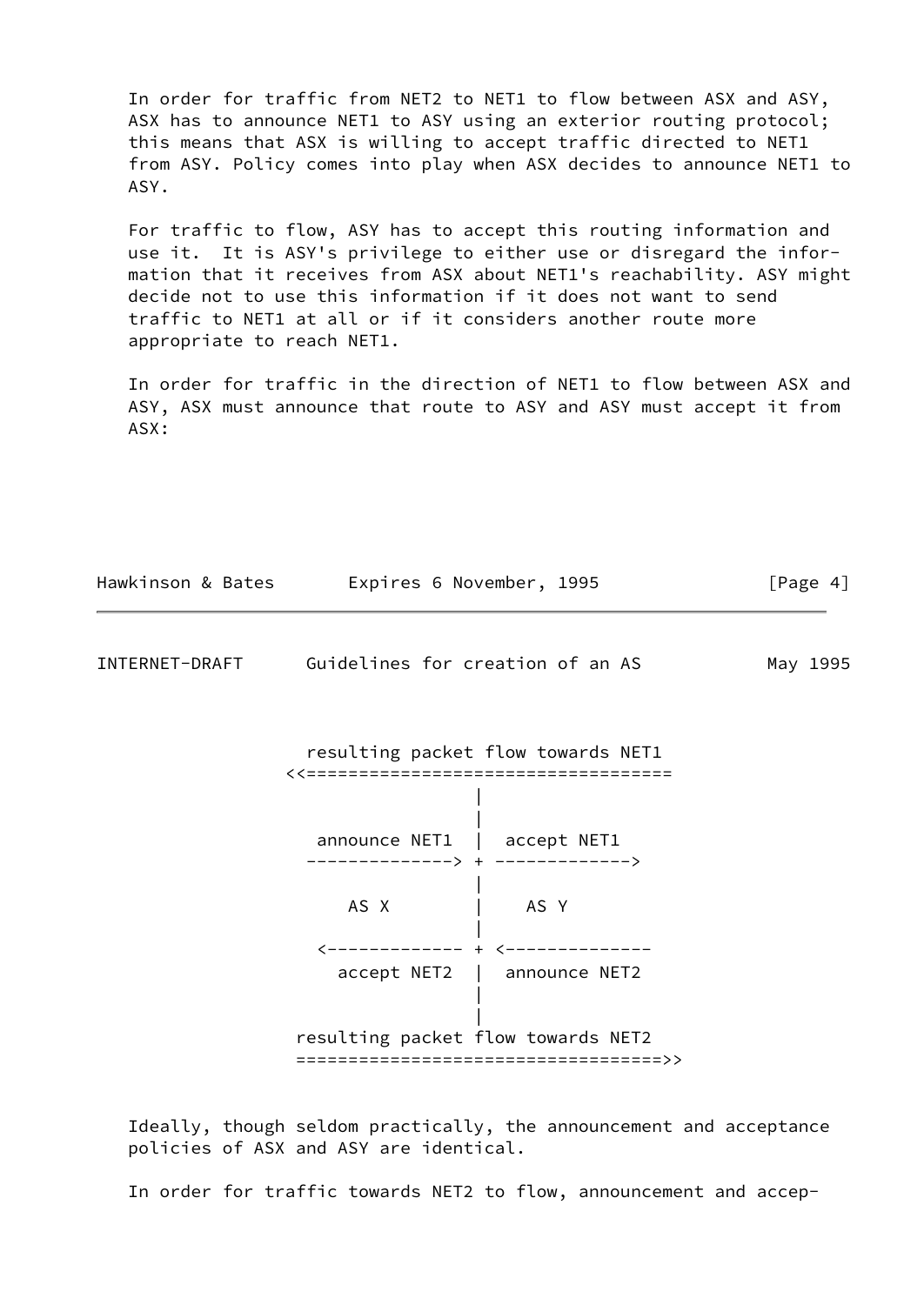tance of NET2 must be in place (mirror image of NET1). For almost all applications connectivity in just one direction is not useful at all.

 It should be noted that, in more complex topologies than this exam ple, traffic from NET1 to NET2 may not necessarily take the same path as traffic from NET2 to NET1; this is called asymmetrical routing. Asymmetrical routing is not inherently bad, but can often cause per formance problems for higher level protocols, such as TCP, and should be used with caution.

 It is important to realise that with current destination based for warding technology routing policies must eventually be expressed in these terms.

 Policies are not configured for each prefix separately but for groups of prefixes. These groups of prefixes are ASes.

 An AS has a globally unique number (sometimes referred to as an ASN, or Autonomous System Number) associated with it; this number is used in both the exchange of exterior routing information (between neigh boring ASes), and as an identifier of the AS itself.

 In routing terms, an AS will normally use one or more interior gate way protocols (IGPs) when exchanging reachability information within its own AS. See ``IGP Issues''.

| Hawkinson & Bates | Expires 6 November, 1995 | [Page 5] |
|-------------------|--------------------------|----------|
|                   |                          |          |

<span id="page-5-1"></span>INTERNET-DRAFT Guidelines for creation of an AS May 1995

### <span id="page-5-0"></span>[4](#page-5-0). Common errors in allocating ASes

 The term AS is often confused or even misused as a convenient way of grouping together a set of prefixes which belong under the same administrative umbrella, even if within that group of prefixes there are various different routing policies. Without exception, an AS must have only one routing policy.

 It is essential that careful consideration and coordination be applied during the creation of an AS. Using an AS merely for the sake of having an AS is to be avoided, as is the worst-case scenario of one AS per classful network (the IDEAL situation is to have one pre fix, containing many networks, per AS). This may mean that some re engineering may be required in order to apply the criteria and guide lines for creation and allocation of an AS that we list below;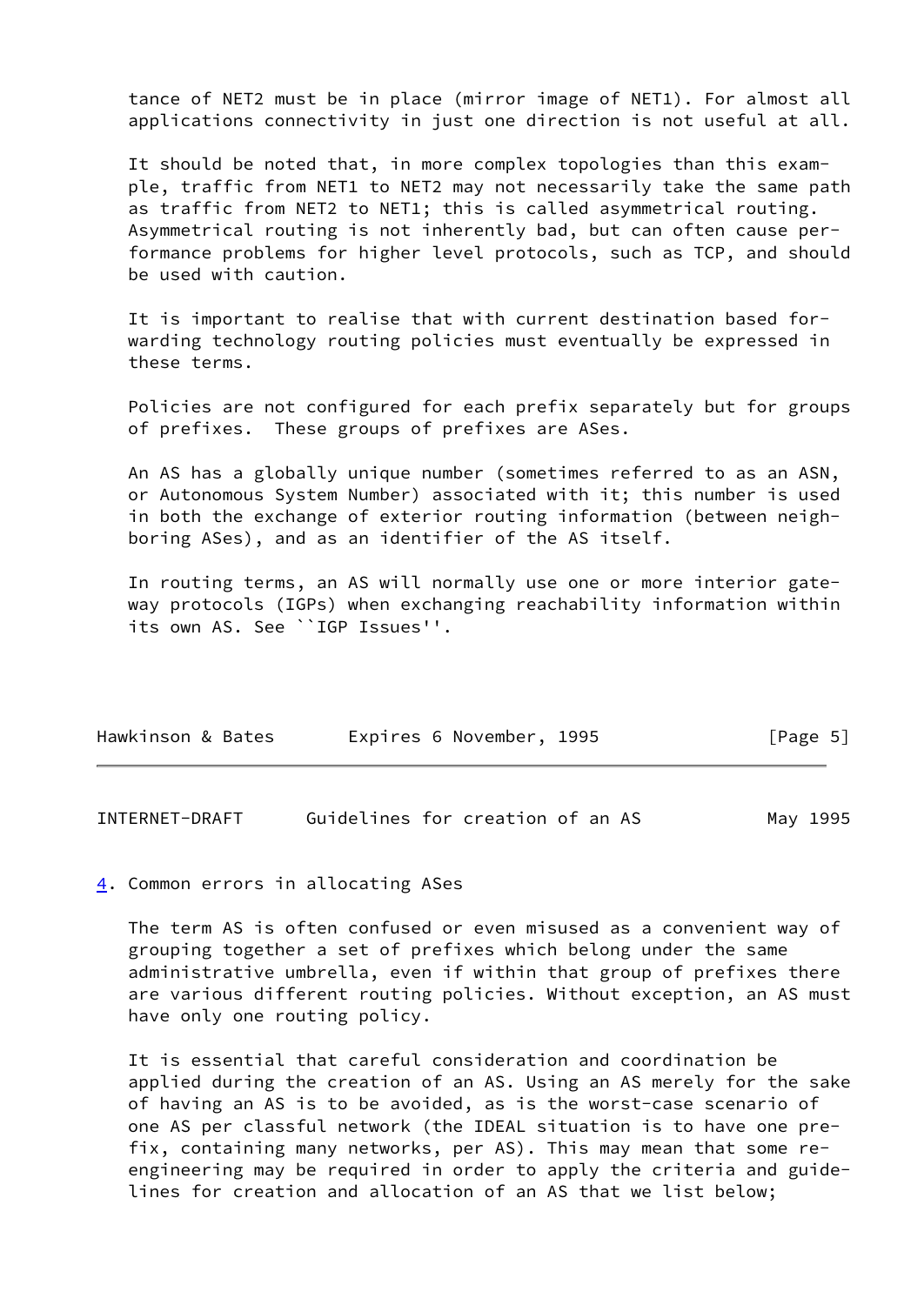nevertheless, doing so is probably the only way to implement the desired routing policy.

 If you are currently engineering an AS, careful thought should be taken to register appropriately sized CIDR blocks with your registra tion authority in order to minimize the number of advertised prefixes from your AS. In the perfect world that number can, and should, be as low as one.

 Some router implementations use an AS number as a form of tagging to identify interior as well as exterior routing processes. This tag does not need to be unique unless routing information is indeed exchanged with other ASes. See ``IGP Issues''.

<span id="page-6-0"></span>[5](#page-6-0). Criteria for the decision -- do I need an AS?

Exchange of external routing information

 An AS must be used for exchanging external routing information with other ASes through an exterior routing protocol. The current recommended exterior routing protocol is BGP, the Border Gateway Protocol. However, the exchange of external routing information alone does not constitute the need for an AS. See ``Sample Cases'' below.

\* Many prefixes, one AS

 As a general rule, one should try to place as many prefixes as possible within a given AS, provided all of them conform to the same routing policy.

| Hawkinson & Bates | Expires 6 November, 1995 | [Page 6] |
|-------------------|--------------------------|----------|
|-------------------|--------------------------|----------|

<span id="page-6-1"></span>INTERNET-DRAFT Guidelines for creation of an AS May 1995

\* Unique routing policy

 An AS is only needed when you have a routing policy which is different from that of your border gateway peers. Here routing policy refers to how the rest of the Internet makes routing decisions based on information from your AS. See ``Sample Cases'' below to see exactly when this criteria will apply.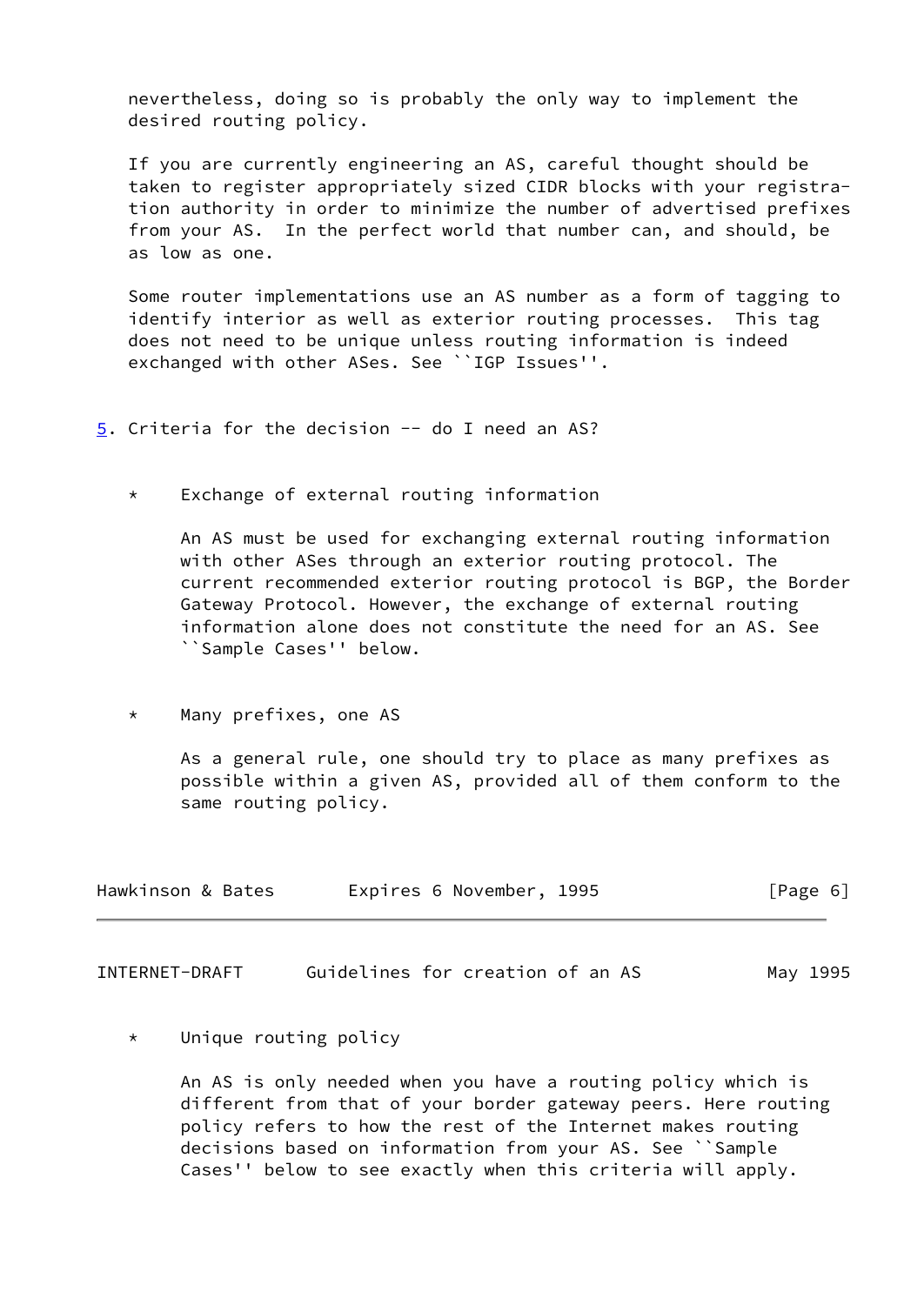# <span id="page-7-0"></span>[5.1](#page-7-0) Sample Cases

\* Single-homed site, single prefix

 A separate AS is not needed; the prefix should be placed in an AS of the provider. The site's prefix has exactly the same rout ing policy as the other customers of the site's service pro vider, and there is no need to make any distinction in routing information.

 This idea may at first seem slightly alien to some, but it highlights the clear distinction in the use of the AS number as a representation of routing policy as opposed to some form of administrative use.

 In some situations, a single site, or piece of a site, may find it necessary to have a policy different from that of its pro vider, or the rest of the site. In such an instance, a separate AS must be created for the affected prefixes. This situation is rare and should almost never happen. Very few stub sites require different routing policies than their parents. Because the AS is the unit of policy, however, this sometimes occurs.

\* Single-homed site, multiple prefixes

 Again, a separate AS is not needed; the prefixes should be placed in an AS of the site's provider.

\* Multi-homed site

 Here multi-homed is taken to mean a prefix or group of prefixes which connects to more than one service provider (i.e. more than one AS with its own routing policy). It does not mean a network multi-homed running an IGP for the purposes of resilience.

An AS is required; the site's prefixes should be part of a

| Hawkinson & Bates | Expires 6 November, 1995 | [Page 7] |
|-------------------|--------------------------|----------|
|-------------------|--------------------------|----------|

<span id="page-7-1"></span>INTERNET-DRAFT Guidelines for creation of an AS May 1995

single AS, distinct from the ASes of its service providers.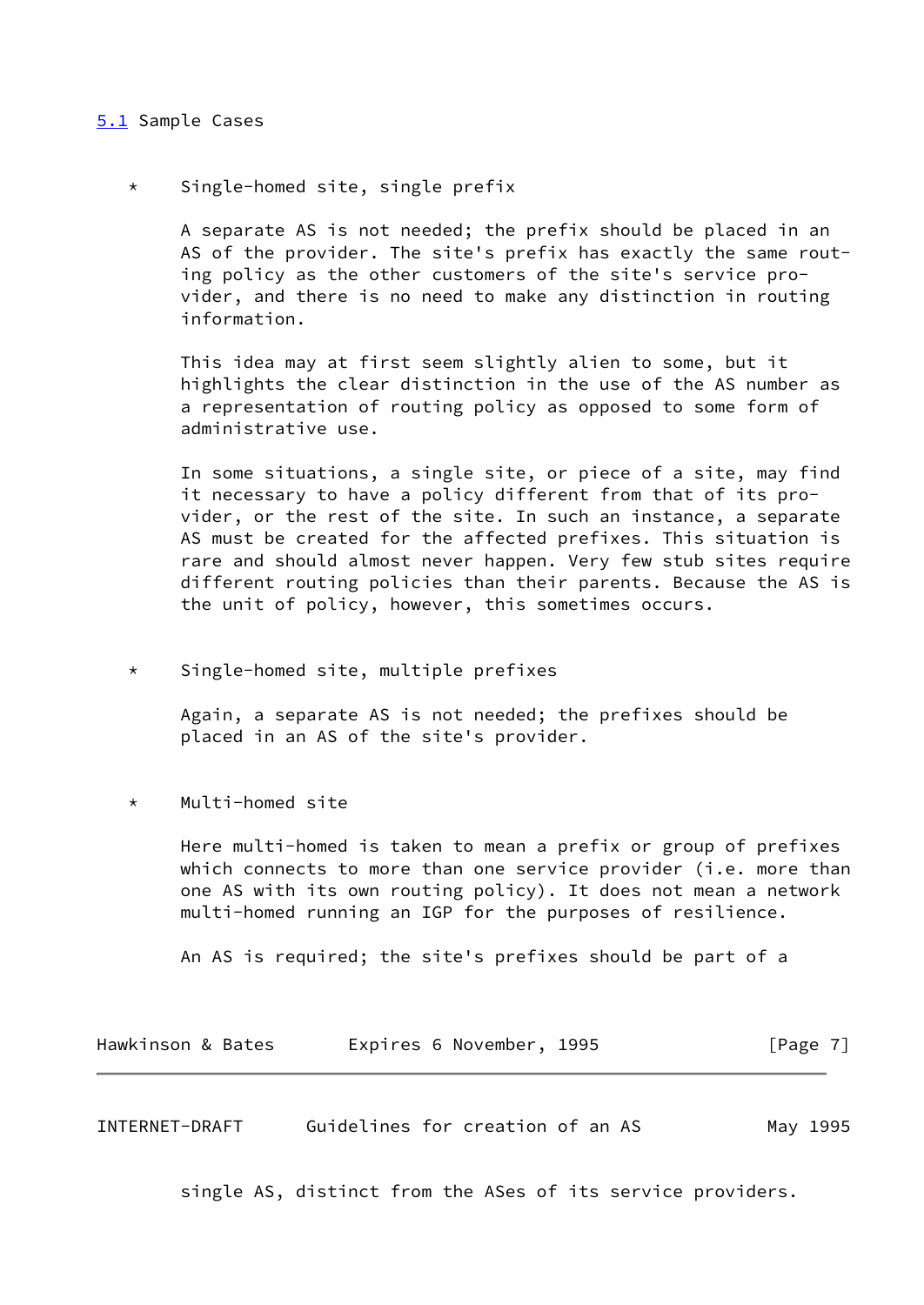This allows the customer the ability to have a different representation of policy and preference among the different ser vice providers.

 This is ALMOST THE ONLY case where a network operator should create its own AS number. In this case, the site should ensure that it has the necessary facilities to run appropriate routing protocols, such as BGP4.

# <span id="page-8-0"></span>[5.2](#page-8-0) Other factors

# \* Topology

 Routing policy decisions such as geography, AUP (Acceptable Use Policy) compliance and network topology can influence decisions of AS creation. However, all too often these are done without consideration of whether or not an AS is needed in terms of adding additional information for routing policy decisions by the rest of the Internet. Careful consideration should be taken when basing AS creation on these type of criteria.

# \* Transition / ``future-proofing''

 Often a site will be connected to a single service provider but has plans to connect to another at some point in the future. This is not enough of a reason to create an AS before you really need it. The AS number space is finite and the limited amount of re-engineering needed when you connect to another service provider should be considered as a natural step in transition.

# \* History

 AS number application forms have historically made no reference to routing policy. All too often ASes have been created purely because it was seen as ``part of the process'' of connecting to the Internet. The document should act as reference to future application forms to show clearly when an AS is needed.

# <span id="page-8-1"></span>[6](#page-8-1). Speculation

1) If provider A and provider B have a large presence in a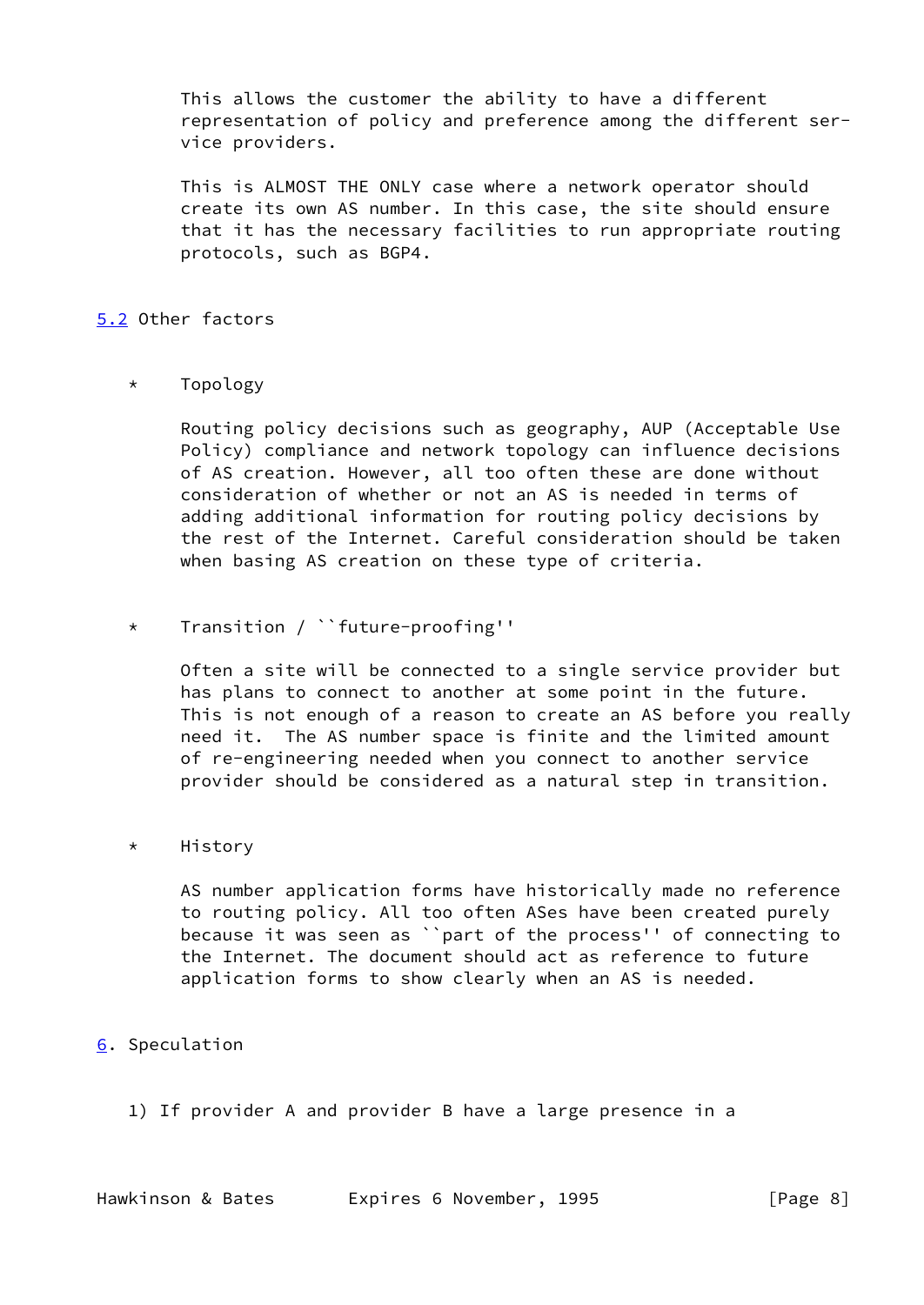<span id="page-9-1"></span> geographical area (or other routing domain), and many customers are multi-homed between them, it makes sense for all of those customers to be placed within the same AS. However, it is noted that case should only be looked at if practical to do so and fully coordinated between customers and service providers involved.

 2) Sites should not be forced to place themselves in a separate AS just so that someone else (externally) can make AS-based policy deci sions. Nevertheless, it may occasionally be necessary to split up an AS or a prefix into two ASes for policy reasons. Those making exter nal policy may request the network operators make such AS changes, but the final decision is up to those network operators who manage the prefixes in question, as well as the ASes containing them. This is, of course, a trade off -- it will not always be possible to implement all desired routing policies.

<span id="page-9-0"></span>[7](#page-9-0). One prefix, one origin AS

 Generally, a prefix can should belong to only one AS. This is a direct consequence of the fact that at each point in the Internet there can be exactly one routing policy for traffic destined to each prefix. In the case of an prefix which is used in neighbor peering between two ASes, a conscious decision should be made as to which AS this prefix actually resides in.

 With the introduction of aggregation it should be noted that an AS can occasionally be represented as residing in more than one AS, how ever, this is very much the exception rather than the rule. This hap pens when aggregating using the AS\_SET attribute in BGP, wherein the concept of origin is lost. In some cases the origin AS is lost alto gether if there is a less specific aggregate announcement setting the ATOMIC AGGREGATE attribute.

<span id="page-9-2"></span>[8](#page-9-2). IGP Issues

 As stated above, many router vendors require an identifier for tag ging their IGP processes. However, this tag does not need to be glo bally unique. In practice this information is never seen by exterior routing protocols. If already running an exterior routing protocol, it is perfectly reasonable to use your AS number as an IGP tag; if you do not, choosing from the reserved range is also acceptable (see ``Reserved AS Numbers''). Merely running an IGP is not grounds for registration of an AS number.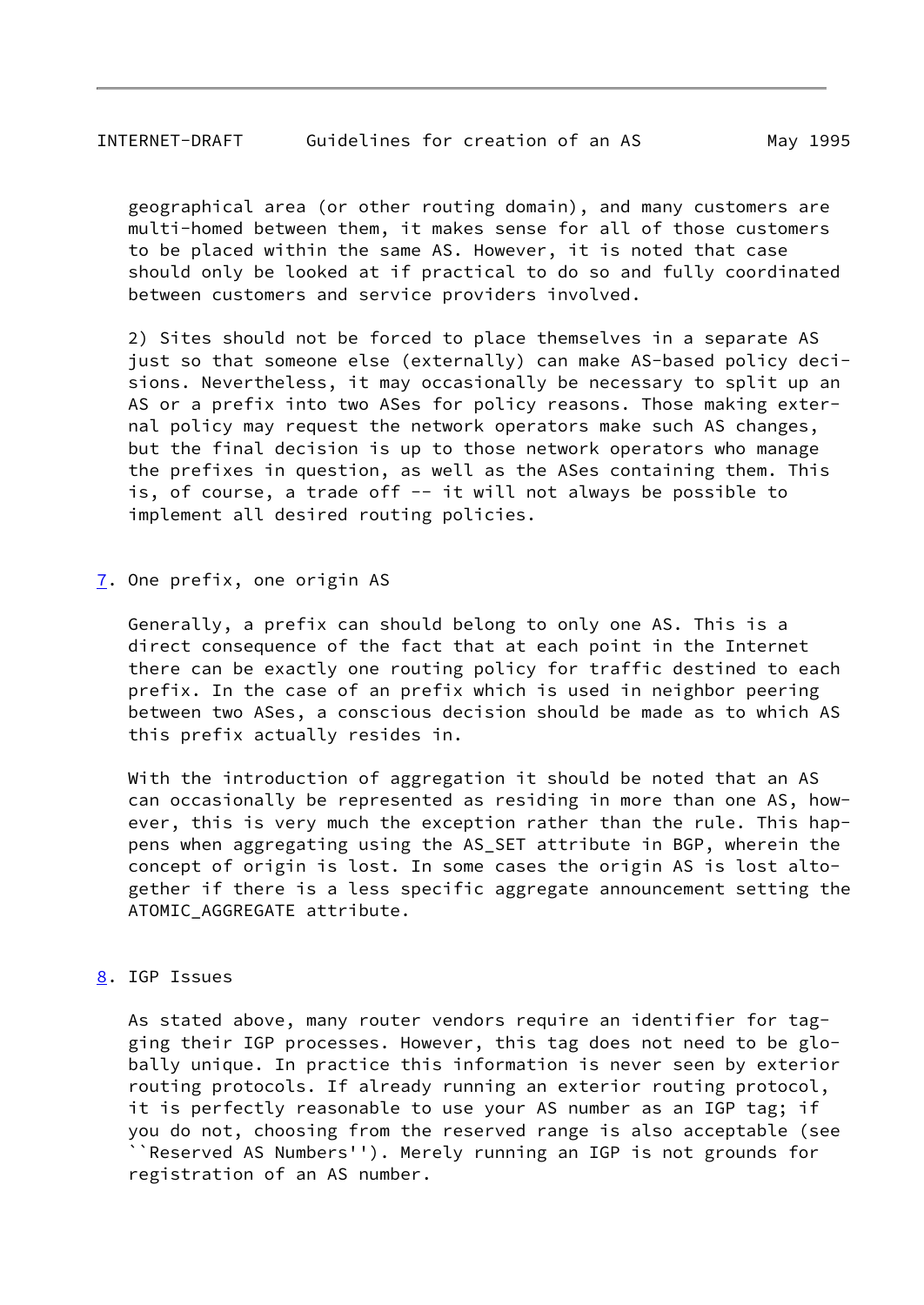With the advent of BGP4 it becomes necessary to use an IGP that can carry classless routes. Examples include OSPF [[OSPF\]](#page-11-4) and ISIS [[ISIS\]](#page-11-5).

| Hawkinson & Bates | Expires 6 November, 1995 |  | [Page 9] |
|-------------------|--------------------------|--|----------|
|-------------------|--------------------------|--|----------|

<span id="page-10-1"></span>INTERNET-DRAFT Guidelines for creation of an AS May 1995

#### <span id="page-10-0"></span>[9](#page-10-0). AS Space exhaustion

 The AS number space is a finite amount of address space. It is currently defined as a 16 bit integer and hence limited to 65535 unique AS numbers. At the time of writing some 5,100 ASes have been allocated and a little under 600 ASes are actively routed in the glo bal Internet. It is clear that this growth needs to be continually monitored. However, if the criteria applied above are adhered to, then there is no immediate danger of AS space exhaustion. It is expected that IDRP will be deployed before this becomes an issue. IDRP does not have a fixed limit on the size of an RDI.

<span id="page-10-2"></span>[10.](#page-10-2) Reserved AS Numbers

 The Internet Assigned Numbers Authority (IANA) has reserved the fol lowing block of AS numbers for private use (not to be advertised on the global Internet):

#### 64512 through 65535

#### <span id="page-10-3"></span>[11.](#page-10-3) Security Considerations

There are few security concerns regarding the selection of ASes.

 AS number to owner mappings are public knowledge (in WHOIS), and attempting to change that would serve only to confuse those people attempting to route IP traffic on the Internet.

### <span id="page-10-4"></span>[12.](#page-10-4) Acknowledgments

 This document is largely based on [[RIPE-109\]](#page-11-6), and is intended to have a wider scope than purely the RIPE community; this document would not exist without [[RIPE-109\]](#page-11-6).

#### <span id="page-10-5"></span>[13.](#page-10-5) References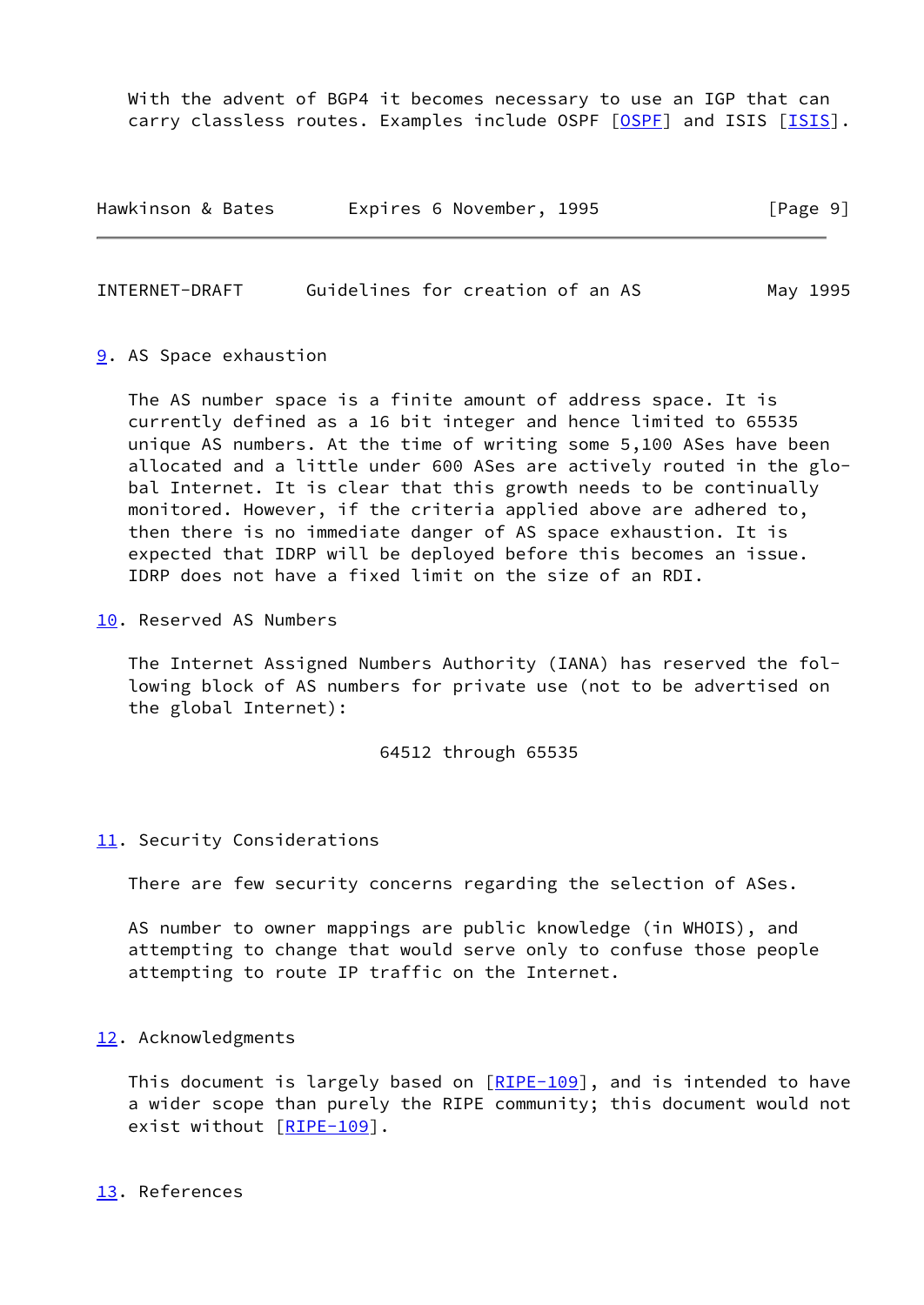# <span id="page-11-6"></span> [RIPE-109] Bates, T., Lord, A., "Autonomous System Number Application Form & Supporting Notes", RIPE 109, RIPE NCC, 1 March 1994. URL: [ftp://ftp.ripe.net/ripe/docs/ripe-109.txt.](ftp://ftp.ripe.net/ripe/docs/ripe-109.txt)

Hawkinson & Bates **Expires 6 November, 1995** [Page 10]

INTERNET-DRAFT Guidelines for creation of an AS May 1995

### <span id="page-11-1"></span> $[BGP-4]$

Rekhter, Y. and T. Li, "A Border Gateway Protocol 4 (BGP-4)", [RFC](https://datatracker.ietf.org/doc/pdf/rfc1654) [1654](https://datatracker.ietf.org/doc/pdf/rfc1654), T.J. Watson Research Center, cisco Systems, July 1994.

# <span id="page-11-0"></span>[EGP]

Mills, D. "Exterior Gateway Protocol formal specifications", [RFC](https://datatracker.ietf.org/doc/pdf/rfc904) [904](https://datatracker.ietf.org/doc/pdf/rfc904), STD 18, International Telegraph and Telephone Co., 1 April 1984.

#### <span id="page-11-2"></span>[IDRP]

 Kunzinger, C., Editor, "OSI Inter-Domain Routing Protocol (IDRP)", ISO/IEC 10747, Work In Progress, October 1993.

# <span id="page-11-3"></span>[CIDR]

 Fuller, V., T. Li, J. Yu, and K. Varadhan, "Classless Inter-Domain Routing (CIDR): an Address Assignment and Aggregation Strategy", [RFC 1519](https://datatracker.ietf.org/doc/pdf/rfc1519), BARRnet, cisco, MERIT, OARnet, September 1993.

#### <span id="page-11-4"></span>[OSPF]

Moy, J., "OSPF Version 2", [RFC 1583](https://datatracker.ietf.org/doc/pdf/rfc1583), March 1994.

### <span id="page-11-5"></span>[ISIS]

 Callon, R., Gunner, C., "Use of OSI IS-IS for Routing in TCP/IP and Multi-Protocol Environments", [draft-ietf-isis-tcpip-01.txt](https://datatracker.ietf.org/doc/pdf/draft-ietf-isis-tcpip-01.txt), WORK IN PROGRESS, July 1994.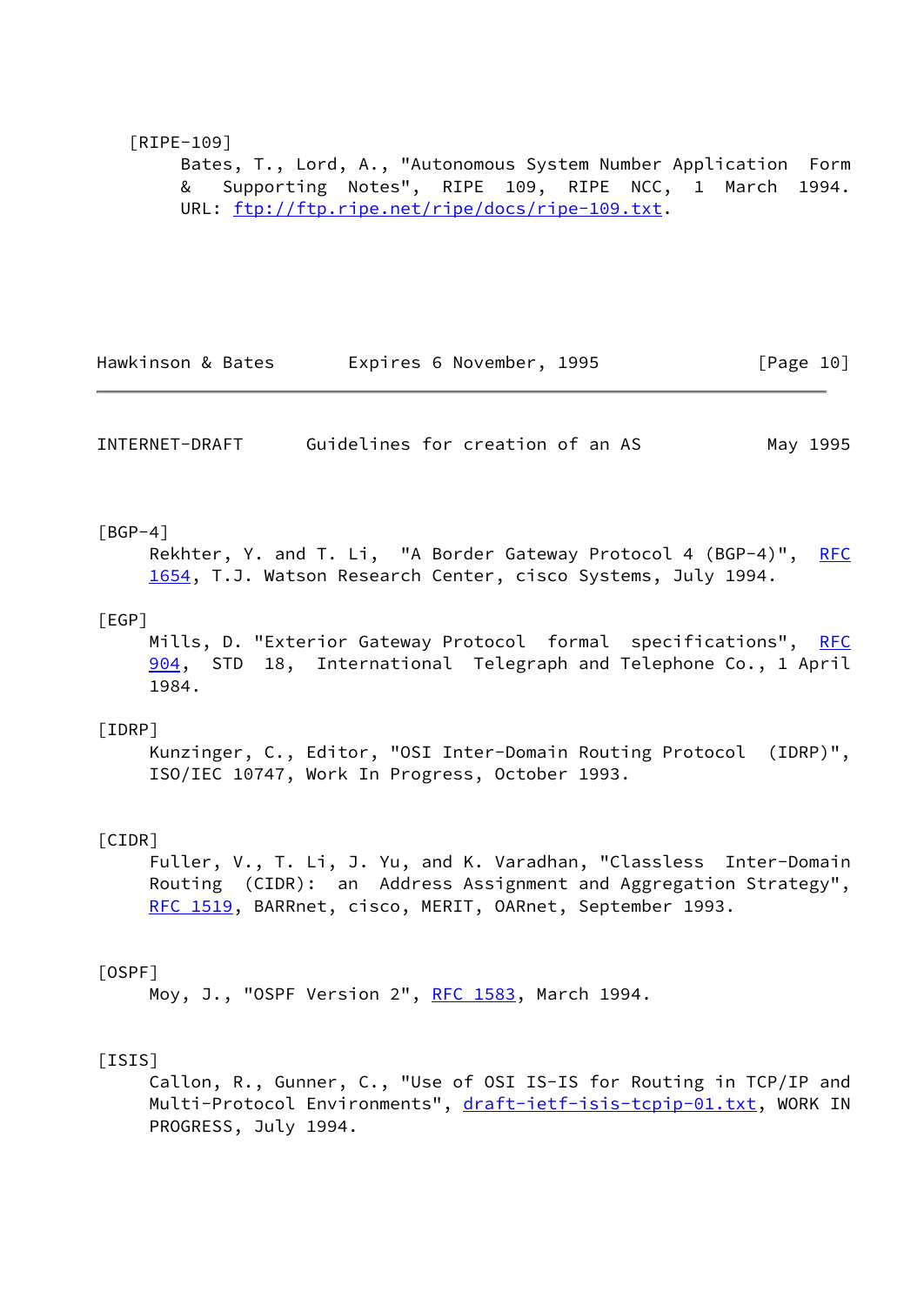| Hawkinson & Bates | Expires 6 November, 1995 |  | [Page 11] |
|-------------------|--------------------------|--|-----------|
|-------------------|--------------------------|--|-----------|

<span id="page-12-1"></span>INTERNET-DRAFT Guidelines for creation of an AS May 1995

<span id="page-12-0"></span>[14.](#page-12-0) Authors' Addresses

<span id="page-12-2"></span>John Hawkinson Panix [1200](#page-12-2) Warburton Ave., Suite 57 Yonkers, NY 10701-1057

phone: +1 617 253 7788 email: jhawk@panix.com

<span id="page-12-3"></span>Tony Bates MCI [2100](#page-12-3) Reston Parkway Reston, VA 22094

phone: +1 703 715 7521 email: Tony.Bates@mci.net